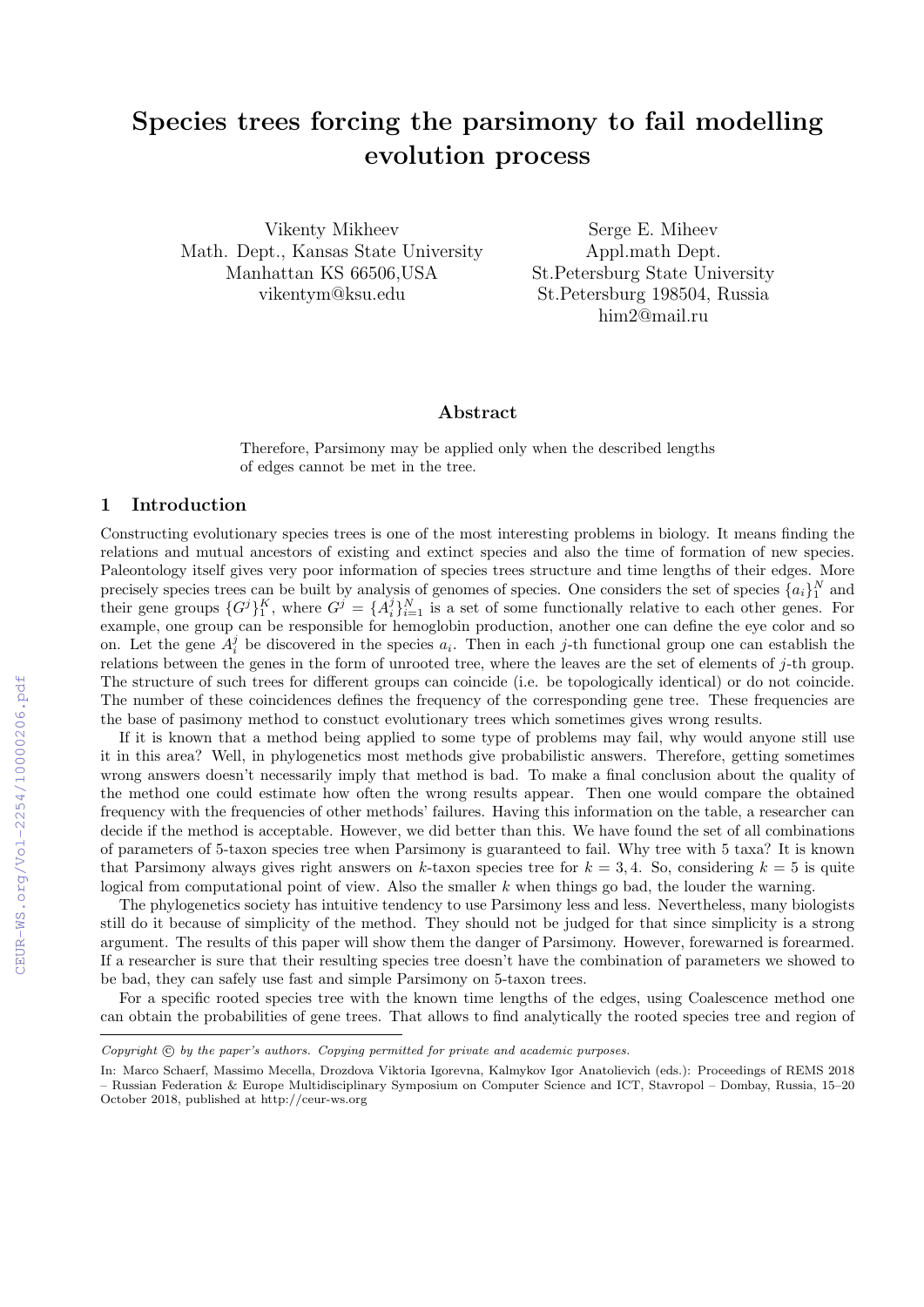lengths of its edges, when parsimony fails.

## 2 Preliminaries

We consider an evolution tree T (here and after we mean binary tree) of 5 species a, b, c, d and e with some parameters  $T_1, T_2, T_3$  – time in coalescence units between the branching points (see an example in fig. 1).

Based on the Coalescent model [Rosenberg], [SemSte], [Wakeley], [Baum] the program COAL [DegnanSalter, WangDegnan] yields the probabilities of all 15 possible unrooted gene trees for 5 genes  $A, B, C, D, E$ , such that A is discovered in species a, B is discovered in the species b and so on.

All these species have related genes  $A, B, C, D, E$ , respectively. The genes originated from each other or from mutual ancestor. The branching in gene and species trees may not coincide. That creates a problem of inferring species trees from gene trees.

Also, for 5 species there are 15 different unrooted species trees or 105 rooted ones. In each species tree, one can fit any of 15 different gene trees. However, the amount of mutations needed for this fitting will differ generally from one gene tree to another. So, for each gene tree from these 15 and each species tree from the same 15 species trees one can correspond some non-negative integer number of mutations (parsimony score). These can be written in a  $15 \times 15$  matrix M, where rows correspond to species trees and columns correspond to gene trees.

If one knows the frequencies of different gene trees  $P = (p_1, ..., p_{15})^T$ , then the mathematical expectation of the number of mutations for each of 15 possible species trees can be calculated by multiplying the matrix M by the vector-column P.

One can assume that the most probable species tree for the given sample of gene trees (or 15 gene trees with assigned probabilities) corresponds to the minimal expectation of mutations. This is the idea of Parsimony method [AllmanRhodes], its application to the problem of inferring species trees from gene trees is called Matrix Representation with Parsimony (MRP) [WangDegnan].



Here is the main question: Does the species tree with the minimal expectation from  $M * P$ , where P is the vector of probabilities obtained, for example, from the Coalescent model [DegnanSalter] with given  $T_1$ ,  $T_2$ ,  $T_3$  for the tree T, present the unrooted version of the original rooted tree T?

Note that we compare rooted species tree with unrooted species tree. It is because the Coalescent method works with rooted trees while parsimony gives only unrooted ones.

It appeared in our work that on the sample of gene trees obtained from a caterpillar species tree with some parameters  $T_1, T_2, T_3$  by coalescence, the parsimony method gives an incorrect species tree.

Figure 1: A 5-taxon species tree with caterpillar topology.

## 3 Numerical Experiments. Performance of Unrooted MRP for 5-Taxon Species Tree Iinference.

Any 5 genes can be joined in one unrooted tree in 15 ways as given in the following list:

$$
\tau_1: ((B, C), A, (D, E)), \quad \tau_2: ((C, D), A, (B, E)), \quad \tau_3: ((C, E), A, (B, D)),
$$
\n
$$
\tau_4: ((A, E), B, (C, D)), \quad \tau_5: ((A, D), B, (C, E)), \quad \tau_6: ((A, C), B, (D, E)),
$$
\n
$$
\tau_7: ((A, B), C, (D, E)), \quad \tau_8: ((A, D), C, (B, E)), \quad \tau_9: ((A, E), C, (B, D)),
$$
\n
$$
\tau_{10}: ((A, B), D, (C, E)), \quad \tau_{11}: ((A, C), D, (B, E)), \quad \tau_{12}: ((A, E), D, (B, C)),
$$
\n
$$
\tau_{13}: ((A, B), E, (C, D)), \quad \tau_{14}: ((A, C), E, (B, D)), \quad \tau_{15}: ((A, D), E, (B, C)).
$$

Each unrooted tree may be transformed into a rooted tree by introducing a root to an edge. As a result, we have 7 rooted versions for each unrooted tree.

Step 1. Compute parsimony scores by Fitch-Hartigan [Hartigan] (Table 1).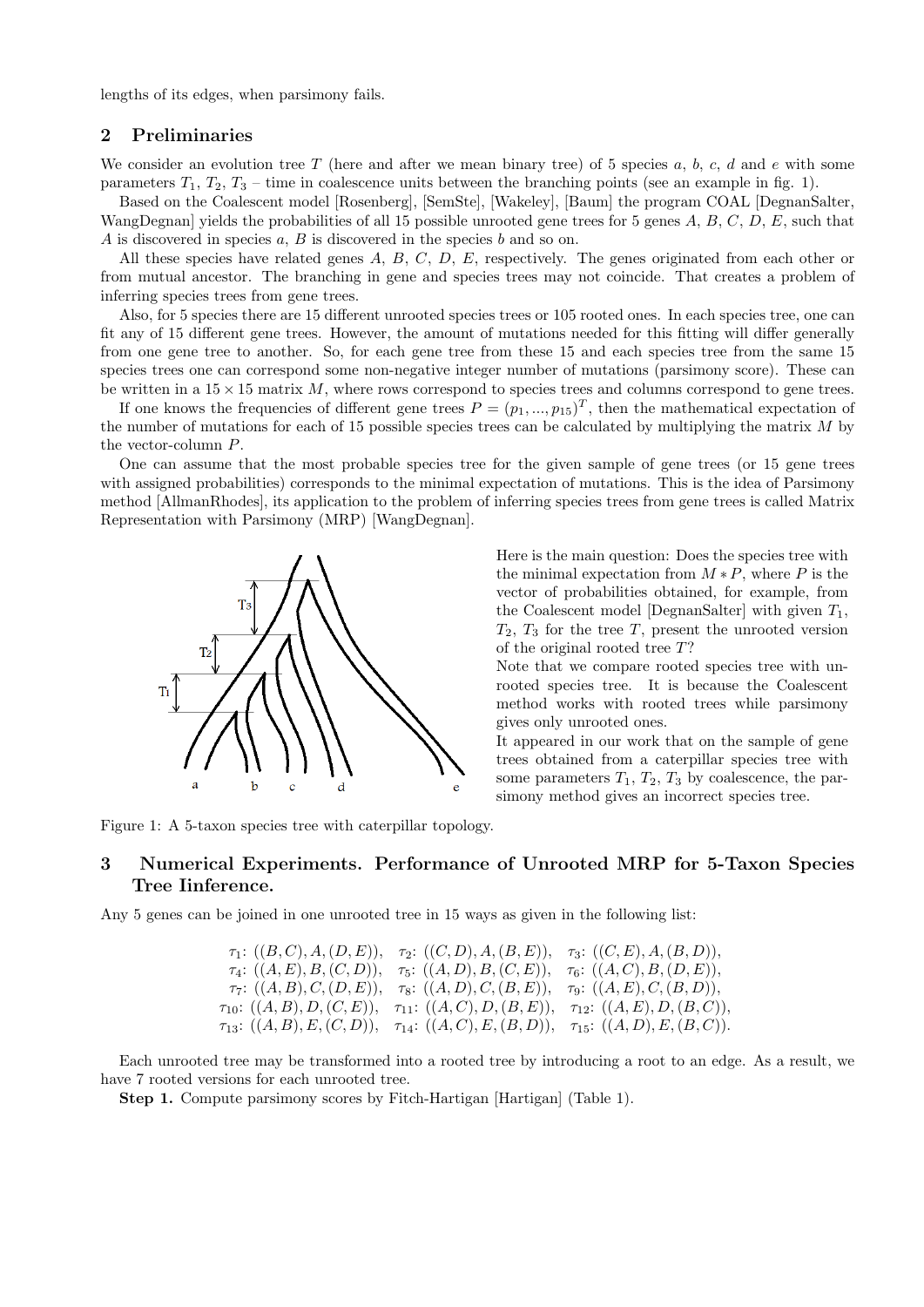Thus, if  $\vec{N} = (N_1, N_2, ..., N_{15})^T$  is the vector of counts of 15 topological trees in the input, M is the matrix of entries in Table 1 and vector-column  $\vec{S} = (pars(\sigma_1), \; pars(\sigma_2), ..., pars(\sigma_{15}))^{\text{T}}$  then  $\vec{S} = M\vec{N}$ . Here  $(pars(\sigma_i)$  is parsimony score of species tree on the collection of gene trees  $\tau_1, \ldots, \tau_{15}$ .

**Step 2.** Pick the smallest entry or entries in  $\vec{S}$  to determine the most parsimonious tree(s).

To study the 5-taxon case further we need to use Coalescent Theory. The coalescent model, introduced by Kingman in [Kingmn], describes the coalescence of lineages as we move backwards in time within a single species (Note that in biology the understanding of the word 'species' may vary. Here we use this word in the same meaning as 'population'). By "gluing" together such species or populations to form a tree, one gets the Multi-species Coalescent Model, which describes the production of gene trees within species trees.

Table 1: The parsimony scores  $pars_{\tau_j}(\sigma_i) \equiv m_{ij}$  for all 15 possible output trees  $\sigma$  with respect to the matrix representation of all 15 possible input trees  $\tau$ .

|               | $\tau_1$       | $\tau_2$       | $\tau_3$       | $\tau_4$       | $\tau_{5}$     | $\tau_6$       | $\tau_7$       | $\tau_8$         | $\tau_9$       | $\tau_{10}$    | $\tau_{11}$    | $\tau_{12}$    | $\tau_{13}$    | $\tau_{14}$    | $\tau_{15}$    |
|---------------|----------------|----------------|----------------|----------------|----------------|----------------|----------------|------------------|----------------|----------------|----------------|----------------|----------------|----------------|----------------|
| $\sigma_1$    | $\overline{2}$ | $\overline{4}$ | $\overline{4}$ | $\overline{4}$ | $\overline{4}$ | $\overline{3}$ | $\overline{3}$ | $\overline{4}$   | $\overline{4}$ | $\overline{4}$ | $\overline{4}$ | $\overline{3}$ | $\overline{4}$ | $\overline{4}$ | $\overline{3}$ |
| $\sigma_2$    | 4              | $\overline{2}$ | $\overline{4}$ | 3              | 4              | 4              | 4              | 3                | 4              | $\overline{4}$ | 3              | $\overline{4}$ | 3              | $\overline{4}$ | $\overline{4}$ |
| $\sigma_3$    | $\overline{4}$ | 4              | $\overline{2}$ | 4              | 3              | 4              | 4              | $\overline{4}$   | 3              | 3              | $\overline{4}$ | $\overline{4}$ | $\overline{4}$ | 3              | $\overline{4}$ |
| $\sigma_4$    | 4              | 3              | $\overline{4}$ | $\overline{2}$ | 4              | $\overline{4}$ | 4              | $\overline{4}$   | 3              | $\overline{4}$ | 4              | 3              | 3              | $\overline{4}$ | $\overline{4}$ |
| $\sigma_5$    | 4              | 4              | 3              | 4              | $\overline{2}$ | 4              | 4              | 3                | 4              | 3              | $\overline{4}$ | $\overline{4}$ | $\overline{4}$ | $\overline{4}$ | 3              |
| $\sigma_6$    | 3              | 4              | $\overline{4}$ | 4              | $\overline{4}$ | $\overline{2}$ | 3              | $\overline{4}$   | $\overline{4}$ | $\overline{4}$ | 3              | $\overline{4}$ | $\overline{4}$ | 3              | $\overline{4}$ |
| $\sigma_7$    | 3              | 4              | $\overline{4}$ | 4              | $\overline{4}$ | 3              | $\overline{2}$ | $\overline{4}$   | 4              | 3              | $\overline{4}$ | 4              | 3              | $\overline{4}$ | $\overline{4}$ |
| $\sigma_8$    | 4              | 3              | $\overline{4}$ | 4              | 3              | 4              | 4              | $\overline{2}$   | $\overline{4}$ | $\overline{4}$ | 3              | $\overline{4}$ | $\overline{4}$ | $\overline{4}$ | 3              |
| $\sigma_9$    | $\overline{4}$ | 4              | 3              | 3              | 4              | 4              | 4              | $\overline{4}$   | $\overline{2}$ | $\overline{4}$ | $\overline{4}$ | 3              | $\overline{4}$ | 3              | $\overline{4}$ |
| $\sigma_{10}$ | $\overline{4}$ | 4              | 3              | 4              | 3              | 4              | 3              | $\overline{4}$   | $\overline{4}$ | $\overline{2}$ | $\overline{4}$ | $\overline{4}$ | 3              | $\overline{4}$ | $\overline{4}$ |
| $\sigma_{11}$ | $\overline{4}$ | 3              | $\overline{4}$ | $\overline{4}$ | $\overline{4}$ | 3              | 4              | 3                | $\overline{4}$ | $\overline{4}$ | $\overline{2}$ | $\overline{4}$ | $\overline{4}$ | 3              | $\overline{4}$ |
| $\sigma_{12}$ | 3              | $\overline{4}$ | $\overline{4}$ | 3              | $\overline{4}$ | 4              | 4              | $\overline{4}$   | 3              | $\overline{4}$ | $\overline{4}$ | $\overline{2}$ | $\overline{4}$ | $\overline{4}$ | 3              |
| $\sigma_{13}$ | $\overline{4}$ | 3              | $\overline{4}$ | 3              | $\overline{4}$ | 4              | 3              | $\overline{4}$   | $\overline{4}$ | 3              | $\overline{4}$ | $\overline{4}$ | $\overline{2}$ | $\overline{4}$ | $\overline{4}$ |
| $\sigma_{14}$ | 4              | 4              | 3              | 4              | 4              | 3              | 4              | 4                | 3              | $\overline{4}$ | 3              | $\overline{4}$ | 4              | $\overline{2}$ | $\overline{4}$ |
| $\sigma_{15}$ | 3              | $\overline{4}$ | $\overline{4}$ | $\overline{4}$ | 3              | 4              | $\overline{4}$ | $\boldsymbol{3}$ | 4              | $\overline{4}$ | $\overline{4}$ | 3              | $\overline{4}$ | $\overline{4}$ | $\overline{2}$ |

**Definition 1.** Let  $g_{ij}(T)$  denote the probability that i lineages (genes) since time 0 have coalesced to exactly  $j$  lineages at time  $T$  under the coalescent model.

General formulas for the  $g_{ij}(T)$  were derived in [Tavaré]:

$$
g_{ij}(T) = \sum_{k=j}^{i} e^{-k(k-1)T/2} \frac{(2k-1)(-1)^{k-j} j_{(k-1)} i_{[k]}}{j!(k-j)! i_{(k)}},\tag{1}
$$

where  $a_{(k)} = a(a+1)\cdots(a+k-1)$  for  $k \ge 1$  with  $a_{(0)} = 1$  (the partial permutation); and  $a_{[k]} = a(a-1)\cdots(a-k-1)$  $(k + 1)$  for  $k \ge 1$  with  $a_{[0]} = 1$ .

Some of these formulas for small indexes are  $g_{11}(T) = 1, \qquad g_{21}(T) = 1 - e^{-T}, \qquad g_{22}(T) = e^{-T},$  $g_{31}(T) = 1 - (3/2)e^{-T} + (1/2)e^{-3T}$ ,  $g_{32}(T) = (3/2)e^{-T} - (3/2)e^{-3T}$ ,  $g_{33}(T) = e^{-3T}$ ,  $g_{41}(T) = 1 - (9/5)e^{-T} + e^{-3T} - (1/5)e^{-6T}, \qquad g_{42}(T) = (9/5)e^{-T} - 3e^{-3T} + (6/5)e^{-6T},$  $g_{43}(T) = 2e^{-3T} - 2e^{-6T}, \qquad g_{44}(T) = e^{-6T}$ 

Let 3 rooted species tree be  $\Sigma_1 := (((a, b) : T_1, c) : T_2, d) : T_3, e), \Sigma_2 := (((a, b) : T_1, (c, d) : T_2) : T_3, e)$  and  $\Sigma_3 := (((a, b) : T_1, c) : T_2, (d, e) : T_3)$ . They are rooted versions of  $\sigma_7, \sigma_{13}$  and  $\sigma_7$  again, respectively (see Fig. 2).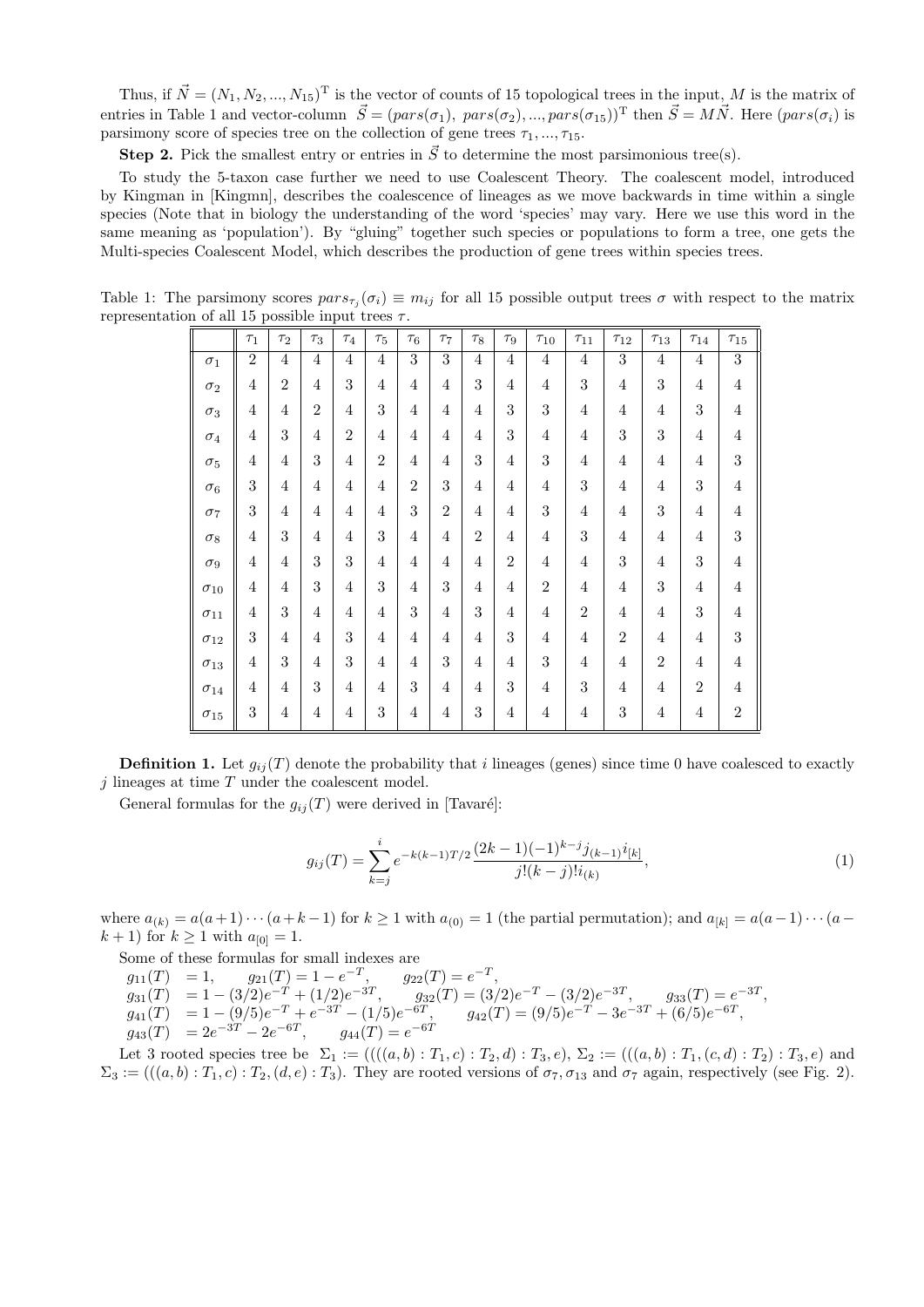

Up to taxon names, these three are the only possible species trees. They are usually referred to as the caterpillar  $(\Sigma_1)$ , pseudo-caterpillar  $(\Sigma_2)$  and pseudobalanced  $(\Sigma_3)$  species trees.

Figure 2: Three rooted 5-taxon species trees  $\Sigma_1$ ,  $\Sigma_2$  and  $\Sigma_3$ .

## 4 An experiment with caterpillar

Using the program COAL [DegnanSalter, WangDegnan] to get probabilities of rooted gene trees and the formulas (1) for  $g_{ij}$ , we calculate the probabilities  $p_i = p(\tau_i | \Sigma_1)$  for  $i = \overline{1, 15}$ , which are listed in Table 2  $(X := e^{-T_1}, Y :=$  $e^{-T_2}$ ,  $Z := e^{-T_3}$ , after simplification in Maple 15.

Table 2: The probabilities  $p_i = p(\tau_i | \Sigma_1)$  for  $i = \overline{1, 15}$ , where  $X = e^{-T_1}$ ,  $Y = e^{-T_2}$ ,  $Z = e^{-T_3}$ .

$$
\begin{array}{|c|c|c|c|}\hline p_1 & X/3 - XY/3 + XY^3/18 + XY^3Z^6/90\\ p_2 & XY^3/18 + XY^3Z^6/90\\ p_3 & XY^3/18 + XY^3Z^6/90\\ p_4 & XY^3/18 + XY^3Z^6/90\\ p_5 & XY^3/18 + XY^3Z^6/90\\ p_6 & X/3 - XY/3 + XY^3/18 + XY^3Z^6/90\\ p_7 & 1 - 2X/3 - 2Y/3 + XY/3 + XY^3/18 + XY^3Z^6/90\\ p_8 & XY^3/18 + XY^3Z^6/90\\ p_{10} & Y/3 - XY/6 - XY^3/9 + XY^3Z^6/90\\ p_{11} & XY/6 - XY^3/9 + XY^3Z^6/90\\ p_{12} & XY/6 - XY^3/9 + XY^3Z^6/90\\ p_{13} & Y/3 - XY/6 - XY^3/18 - 2XY^3Z^6/45\\ p_{14} & XY/6 - XY^3/18 - 2XY^3Z^6/45\\ p_{15} & XY/6 - XY^3/18 - 2XY^3Z^6/45\\ p_{16} & XY/6 - XY^3/18 - 2XY^3Z^6/45\\ \hline \end{array}
$$

Let vector-column **p** be  $(p_1, p_2, \dots, p_{15})^T$ . We consider the product  $\mathbf{s}^{cat} := M\mathbf{p}$ , where each entry is the expectation of parsimony score of a possible output tree for MRP.

We discover that in  $\mathbf{s}^{cat}$  some entries are equal. Let's denote them as following  $\alpha^{cat} := s_1^{cat} = s_6^{cat} = 3 - X/3 + 2Y/3 + XY/3 - XY^3/18 - XY^3Z^6/90,$  $\beta^{cat} := s_2^{cat} = s_3^{cat} = s_4^{cat} = s_5^{cat} = 4 - Y/3 - XY^3/18 - XY^3Z^6/90,$  $\gamma^{cat} := s_7^{cat} := 2 + 2X/3 + 2Y/3 + XY/3 - XY^3/18 - XY^3Z^6/90,$  $\delta^{cat} := s_8^{cat} = s_9^{cat} = 4 - XY/3 - XY^3/18 - XY^3Z^6/90,$  $\epsilon^{cat} := s_{10}^{cat} := 3 + 2X/3 - Y/3 + XY/6 + XY^3/9 - XY^3Z^6/90,$  $\zeta^{cat} := s_{11}^{cat} = s_{12}^{cat} = 4 - X/3 - XY/6 + XY^3/9 - XY^3Z^6/90,$  $\eta^{cat} := s_{13}^{cat} := 3 + 2X/3 - Y/3 + XY/6 + XY^3/18 + 2XY^3Z^6/45,$  $\theta^{cat} := s_{14}^{cat} = s_{15}^{cat} = 4 - X/3 - XY/6 + XY^3/18 + 2XY^3Z^6/45.$ 

The analytical comparison of these values we form in the following **Proposition 1.** For any  $X, Y, Z \in (0, 1)$ , the following inequalities hold:

$$
\gamma^{cat} < \zeta^{cat}, \quad \eta^{cat} < \theta^{cat}, \quad \gamma^{cat} < \alpha^{cat} < \beta^{cat}, \quad \gamma^{cat} < \delta^{cat}, \quad \gamma^{cat} < \epsilon^{cat}.
$$

However, the 3D-graphs on Figures 3 show that the expressions  $\eta^{cat}$  and  $\gamma^{cat}$  can not be put in one order for all  $X, Y, Z \in (0, 1)$ .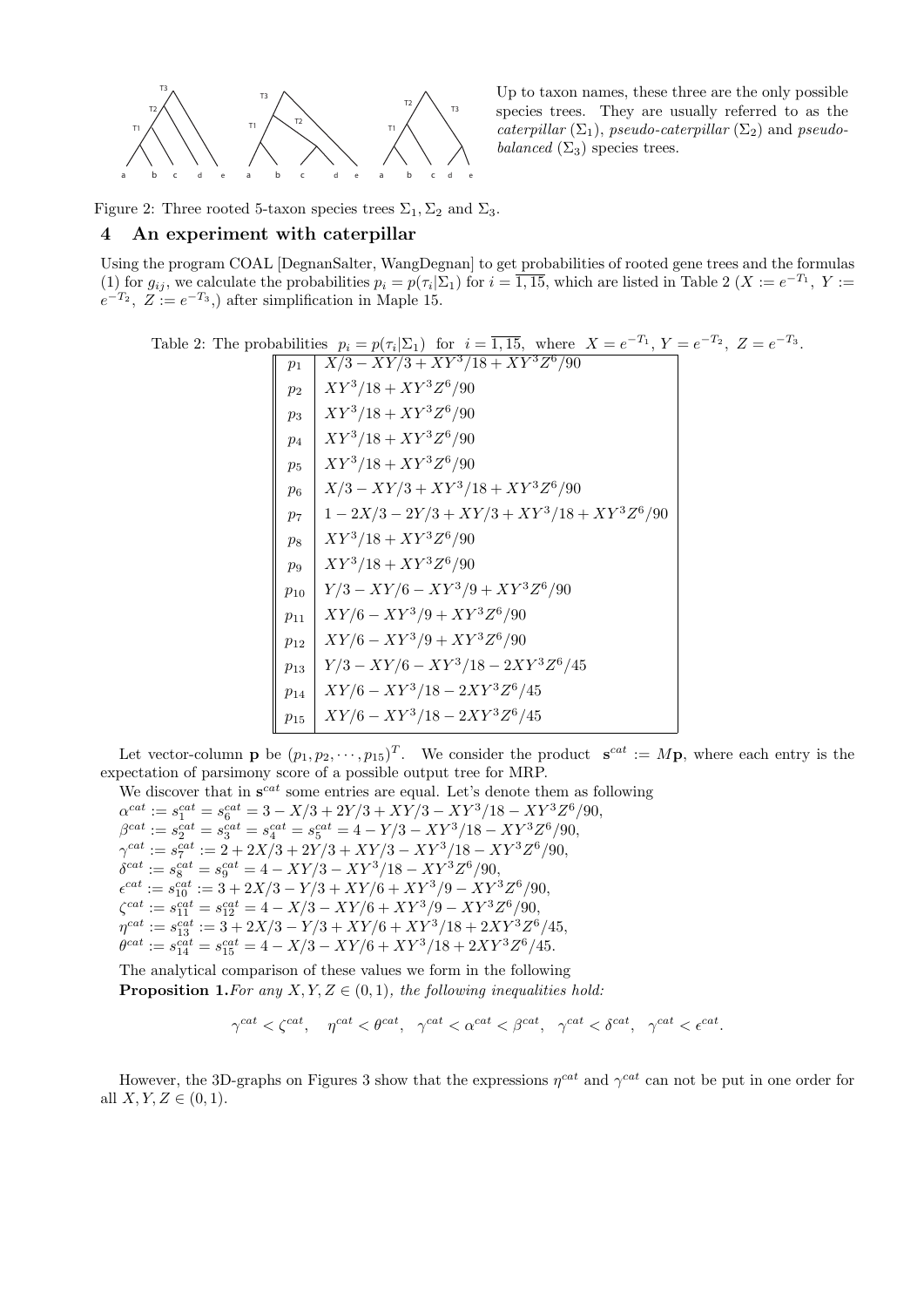There is a large region were  $\gamma^{cat} < \eta^{cat}$  but, nevertheless, there is also a region where  $\eta^{cat} < \gamma^{cat}$ . The last defines the parameters  $T_1, T_2, T_3$  where MRP will fail to recover the tree topology of the true species tree producing the gene tree distribution, even when given an arbitrary large sample of gene trees. Figure 3.left shows that provided Y is not too large, regardless of  $X, Z$ , MRP will return the correct species tree.



Figure 3: Left: the surface  $\eta^{cat}(X, Y, Z) = \gamma^{cat}(X, Y, Z)$ .  $\eta^{cat} > \gamma^{cat}$  on the large region including all those points, when Y is near 0, while  $\eta^{cat} < \gamma^{cat}$  on the small region. Right: Different angle on the same surface  $\eta^{cat}(X, Y, Z) = \gamma^{cat}(X, Y, Z).$ 

To determine this cutoff for Y, we set  $\eta^{cat}(1, Y, 0) = \gamma^{cat}(1, Y, 0)$  and solve to get  $Y = 0.935...$  (the solutions of  $(1/3)Y^3 - (7/2)Y + 3 = 0$  are  $Y_{1,2,3} \approx 2.670..., -3.605..., 0.935...$ .

## 5 An experiment with pseudo-caterpillar

Let the pseudo-caterpillar species tree be  $\Sigma_2 = (((a, b) : T_1, (c, d) : T_2) : T_3, e)$ . We use COAL, the formulas for  $g_{ij}$  and Maple 15 to calculate the probabilities  $p_i^{pc} = p(\tau_i | \Sigma_2)$  for  $i = \overline{1,15}$ . Their list is shown in Table 3 after simplifications.

Table 3: The probabilities  $p_i^{pc} = p(\tau_i | \Sigma_2)$  for  $i = \overline{1, 15}$ , where  $X = e^{-T_1}$ , p pc  $p_1^{pc} = p_3^{pc} = p_5^{pc} = p_6^{pc} = p_8^{pc} = p_{9}^{pc} = p_{11}^{pc} = p_{12}^{pc} = (1/18)XY + XYZ^6/90,$ p  $\tilde{p}c$  $\bar{p}^c_2 = p_4^{pc} = p_7^{pc} = p_{10}^{pc} = \bar{X} Y Z^6 / 90 + \bar{Y} / 3 - (5/18) \bar{X} Y,$ p  $\tilde{p}c$  $\frac{pc}{13}$  = 1 – (2/45) $XYZ^6 + (4/9)XY - (2/3)X - (2/3)Y$ , p  $\vec{p}$ č  $\frac{\ddot{p}\ddot{c}}{14}$  =  $p_{15}^{pc}$  = -(2/45)  $XYZ^{\dot{6}} + XY/9$ .

In the table 3:  $X = e^{-T_1}$ ,  $Y = e^{-T_2}$ ,  $Z = e^{-T_3}$ 

Now assuming  $\mathbf{p}^{pc} = (p_1^{pc}, p_2^{pc}, \cdots, p_{15}^{pc})^T$  we see that the product  $\mathbf{s}^{pc} := M\mathbf{p}^{pc}$  is the vector of expected parsimony scores of possible output trees with a pseudo-caterpillar species tree. We discover that in  $s^{pc}$  some entries are equal. Let's denote them as following

 $\alpha^{pc} := s_1^{pc} = s_3^{pc} = s_5^{pc} = s_6^{pc} = 4 - XYZ^6/90 - Y/3 - XY/18,$  $\beta^{pc} := s_2^{\vec{p}c} = s_4^{\vec{p}c} = 3 - XYZ^6/90 - X/3 + 2Y/3 + 5XY/18,$  $\gamma^{pc} := s_7^{\bar{p}c} = s_{10}^{\bar{p}c} = 3 - XYZ^6/90 + 2X/3 - Y/3 + 5XY/18,$  $\delta^{pc} := s_8^{pc} = s_9^{pc} = s_{11}^{pc} = s_{12}^{pc} = 4 - XYZ^6/90 - X/3 - XY/18,$  $\zeta^{pc} := s_{13}^{pc} = 2 + 2X\overline{Y}Z^6/45 + 2X/3 + 2Y/3 + 2XY/9,$  $\eta^{pc} := s_{14}^{\overline{pc}} = s_{15}^{pc} = 4 + 2XYZ^6/45 - 4XY/9.$ Let's compare these expressions.

**Proposition 2.** For any  $X, Y, Z \in (0, 1)$ , the following inequalities hold:

$$
\zeta^{pc}<\alpha^{pc},\,\,\zeta^{pc}<\beta^{pc},\,\,\zeta^{pc}<\gamma^{pc},\,\,\zeta^{pc}<\delta^{pc},\,\,\zeta^{pc}<\eta^{pc}.
$$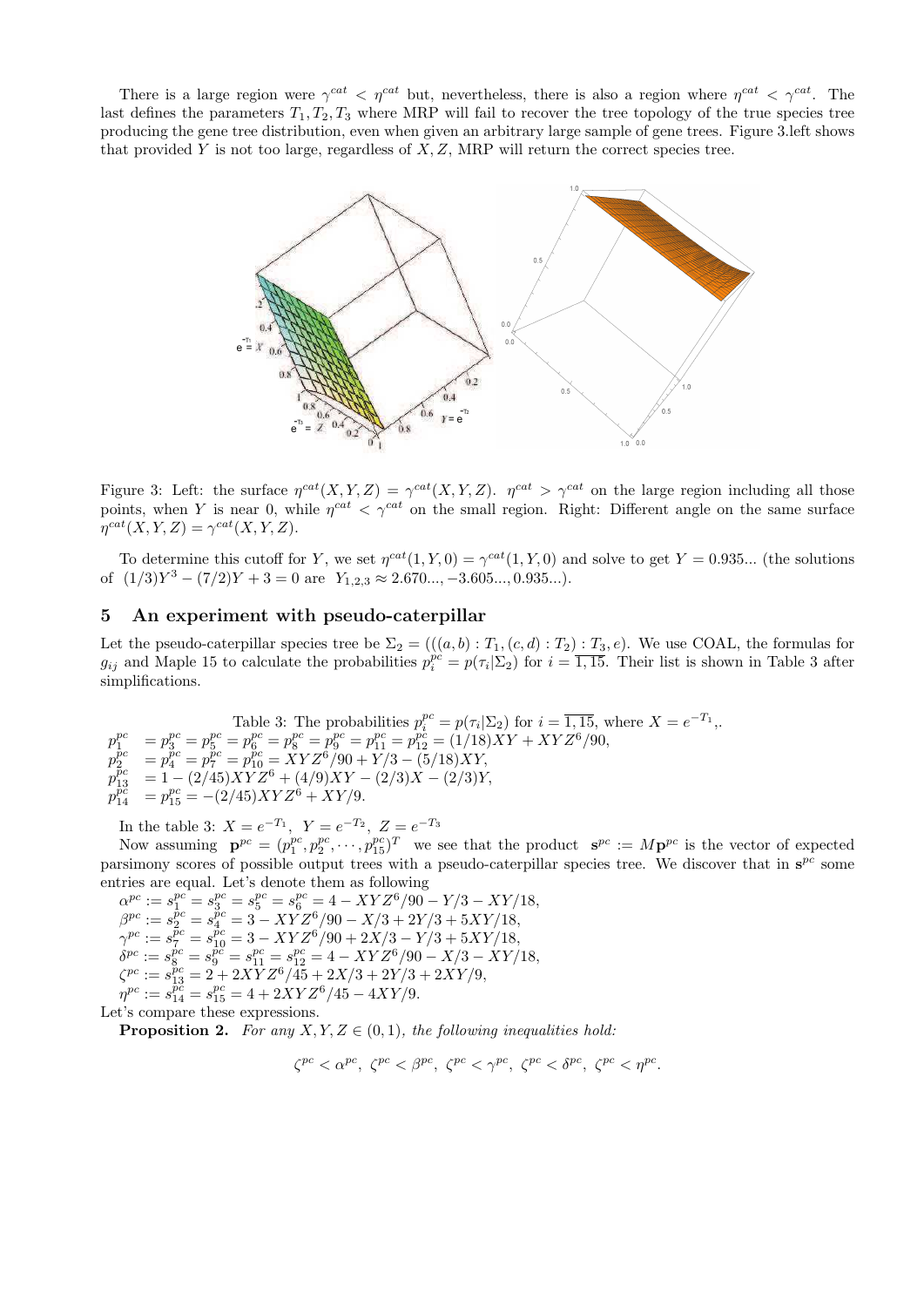This implies that if the true species tree is 5-taxon pseudo-caterpillar, MRP, for a sufficiently large data set, will give with probability 1 the unrooted species tree topology for all  $T_1, T_2, T_2 \in (0, 1)$ .

## 6 An experiment with psuedo-balanced

The last tree we need to consider (since all other are just permutations of taxon names) is the pseudo-balanced species tree  $\Sigma_3 = (((a, b) : T_1, c) : T_2, (d, e) : T_3)$ . The chain of actions is exactly the same that in previous two experiments. We omit it here. The result is Parsimony doesn't fail.

So, if the true species tree is 5-taxon pseudo-balanced  $\Sigma_3$ , MRP, for a sufficiently large data set, will give with probability 1 the correct unrooted species tree topology for all  $T_1, T_2, T_2 \in (0, 1)$ .

## 7 Generalization of results.

## 7.1 Caterpillar Subtree.

**Definition 2.** There is a rooted tree T with number of taxa equal to  $|T| =: n$ . Let  $T_{cat}(T)$  be a caterpillar subtree of this tree. The number  $Cat(T) := \max_{T_{cat}(T) \subset T} |T_{cat}(T)|$  for a particular tree T is called *caterpillar score* 

for the tree T. The number  $cat(n) := \min_{|T|=n} Cat(T)$  is called *caterpillar measure*.

It is clear that  $cat(n)$  is an increasing function with respect to n. There are may be a few consecutive numbers n such that  $cat(n) = k$  for some given natural k.

**Definition 3.** Let's call number  $r_k := \min_{k=1}^{\infty} n$  the revolution number.  $cat(n)=k$ 

Observe that for the caterpillar lengths 1, 2, 3 their revolution numbers are  $r_1 = 1, r_2 = 2, r_3 = 3$ , because these trees are caterpillar themselves. Note, that the third and the second revolution numbers are connected by

$$
r_3 = 2r_2 - 1.\t\t(2)
$$

**Theorem 1.** The revolution numbers  $r_k$  may be calculated recursively  $r_k = 2r_{k-1} - 1$ ,  $k = 4, 5...$ 

*Proof.* Let T be a k-taxon tree. Since T is a binary tree, we can think of T as two subtrees  $T', T''$  glued together only by two edges at the root (see Figure 4). Observe that for any caterpillar subtree of  $T'$  one of these  $T', T''$  being transformed properly brings only one edge to the caterpillar.

On the other hand,  $r_k$  is an increasing function. So, the first bifurcation in the root will be the worst in the sense of caterpillar score for the tree T when this bifurcation divides the tree into two subtrees  $T'$  and  $T''$  such that  $|T'| = |T''|$  for even  $|T|$ , and  $||T'|-|T''||=1$  for odd  $|T|$ . Further, we use mathematical induction.

The base of induction. It is the formula (2)

The assumption of induction. Let  $r_3, ..., r_k$  calculated recursively be revolution numbers.

The inductive step. We need to prove that  $r_{k+1} = 2r_k - 1$  is the revolution number. Let us take a tree T with  $r_{k+1}$  taxa and consider the worst bifurcation in its root. As mentioned above, the worst bifurcation in the root of T forms two subtrees T' and T'' such that  $|T'| = r_k - 1$ ,  $|T''| = r_k$ .



The induction assumption yields an existence of caterpillar in  $T''$ with a length no less than  $k$ . One edge in  $T'$  together with the caterpillar in T'' creates the caterpillar tree C with  $|C| = k + 1$ . So, the revolution number for  $k + 1$  is no greater than  $2r_k - 1$ . If  $|T| \in [r_k, 2r_k - 1)$ , then the worst bifurcation forms two subtrees  $T'$ and T'' such that  $|T'|, |T''| < r_k$ . Since  $r_k$  is a revolution number, there are  $T'$  and  $T''$  which have only caterpillars  $C', C''$  and  $C''$ with  $|C'|, |C''| < r_k$ . Therefore,  $r_{k+1}$  is the revolution number.

Figure 4: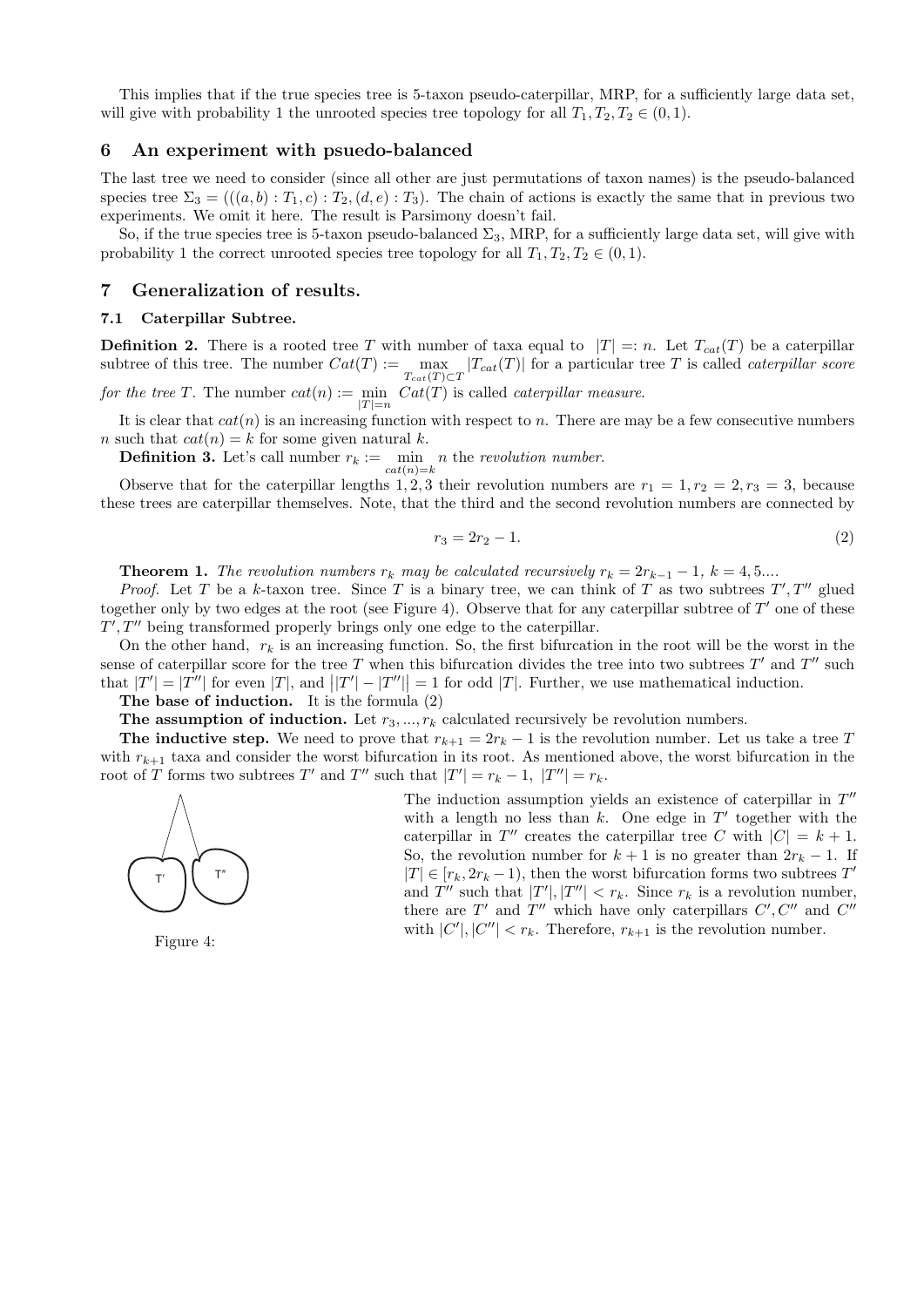Theorem 7.1 allows to continue the sequence of the revolution numbers for the caterpillar measures 3, 4, 5, 6, 7, ... as  $r_k = 3, 5, 9, 17, 33, \dots$ , respectively. For trees with number of taxa in  $[r_k, 2r_k - 1]$ , the caterpillar measure is k.

#### 7.2 MRP on trees with the number of taxa greater than 5

**Theorem 2.** If a true species rooted tree  $\tilde{G}$  contains 5-taxon caterpillar subtree, then MRP may fail to obtain the unrooted version of  $\hat{G}$  from the set of gene trees generated by Coalescent model from  $\hat{G}$ .

Proof. For the number of species greater than 5 and the same number of genes one can make the following construction.

Take a caterpillar tree Γ of 5 species a, b, c, d, e with  $T_1, T_2, T_3$  and root  $\rho$ , such that parsimony fails (fig. 3). Take an arbitrary tree G, where every edge is very close to 0  $(T_i \approx 0, i > 4)$ . Connect Γ to G through its root  $\rho$ and the edge  $\epsilon$  with the length  $T_4$ . Make  $T_4$  big enough so the genes A, B, C, D, E coalesce in  $\epsilon$  if they didn't in Γ. No matter what is on the upper end of  $\epsilon$ , root of entire tree or inner node created by  $\epsilon$  on some edge of G.

The numeration of  $n$  possible gene trees we do in the following way: First 15 trees will have the same subtree G and different topology or permutation of A, B, C, D, E. Other  $n-16$  trees can be numerated in any order, and we set their probabilities  $p_{16},...,p_n$  equal to zero, since  $T_i, i \in \{5,...,n\}$ , can be taken infinitively small. Therefore, the set of gene trees is numerated and the probabilities of them are presented by vector-column  $p = (p_1, ..., p_{15}, p_{16}, ..., p_n)^T$ , where all the entries below 15-th equal zero and the first 15 are the same that obtained ones for 5-taxon experiment. The matrix  $M_{n\times n}$  has dimension  $n \times n$ , but only submatrix  $M_{n\times 15}$  does participate in calculation of expectations of gene mutations due to  $p_{16},..., p_n = 0$ .

Moreover, the parsimony incorrect choice may be shown on submatrix  $M_{15\times15}$  in upper corner. Observe that the elements of  $M_{15\times15}$  are the sums of the elements of M obtained earlier in performance of MRP for 5-taxon trees 1 and some constant number generated by the constant subtree G with coalesced gene  $A + B + C + D + E$ . This means that each of  $s_1^{cat}, s_2^{cat}, \ldots, s_{15}^{cat}$  from Section 4 must be increased by the constant value  $V\sum_1^{15} p_i$ , to be a new mathematical expectation for the new big tree. So, the minimum among the first 15 rows must be achieved in the same index. Therefore, being wrong for 5-taxon caterpillar species tree the parsimony becomes wrong for the constructed tree  $\ddot{G}$  as well.

Corollary 1. MRP on a set of gene trees with 5 taxa or more may yield wrong result. If one applies MRP on set of gene trees with 9 taxa or more, MRP may fail even more probably, since 9-taxon species tree always has a caterpillar subtree, which may have unfortunate lengths of inner edges from the small region in Figure 3

We have established what these unfortunate lengths are. But how to find these caterpillar subtrees? One may use the following

**Theorem 3.** If a tree has three consecutive inner edges not contaning the root betwen them but perhaps one of these edges ending on it then the tree has a 5-taxon caterpillar subtree, which contains these three inner edges.

*Proof.* At Figure 5 we can see three consecutive edges denoted 1,2 and 3 between nodes  $a,b,c$  and d, respectively and the third edge is closest to the root. Since these edges are inner, all the nodes must be bifurcation points and so each of b, c, d has one more edge running towards a taxon or a clade opposite to the root and a has two more such edges. Let d be the root then simply contracting each of the mentioned clades to one of its taxa we get a 5-taxon caterpillar subtree. If d is not the root, throw away one of the edges at d to make d the root of the 5-taxon caterpillar subtree.



Figure 5: Three consecutive inner edges in some tree.

**Corollary 2.**It is enough to know that in a species tree with amount of taxa 5 or more there are three consecutive inner edges not going through the root but perhaps ending on it with lengths  $T_1$ ,  $T_2$  and  $T_3$  from the small region of cube in Figure 3 to conclude that Parsimony is guaranteed to fail on this tree.

## 8 Conclusions and Future work

The fact that Parsimony may fail is not new. However, here we proved that no mater of what topology the true 9-taxon and greater species tree is the only condition to fail Parsimony is to have in this tree three consecutive